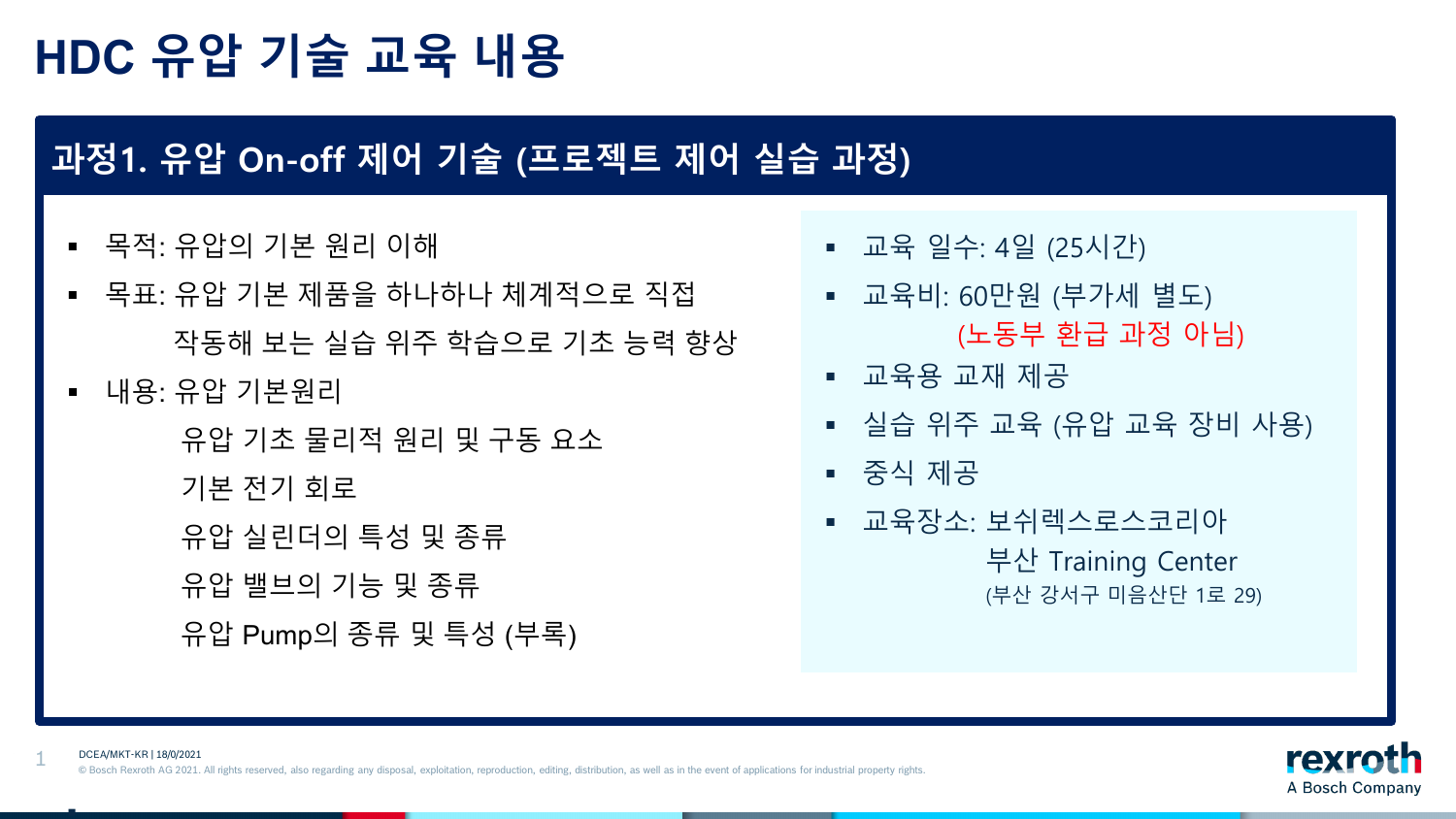2

#### **과정2. 유압 시스템 고장 진단 및 유지 보수 (프로젝트 회로 실습 과정)**

- 목적: 유압의 기본 원리로 장비의 고장 및 유지 보수 방안 이해
- 목표: 여러 유압 시스템의 적용 예제 및 회로 분석으로 시운전 경험 실무 향상
- 내용: 유압 기본원리 및 기본 시스템 이해 기본 전기 회로 / 유압 기호(symbol) 유압 시스템 특성 / 작동유 관리 / 필터링 시스템 유압 기초 회로 분석 유압 밸브 / 펌프 고장 및 대책 제품 / 업체별 고장 사례
- 교육 일수: 4일 (25시간)
- 교육비: 60만원 (부가세 별도) (노동부 환급 과정 아님)
- 교육용 교재 제공
- 실습 위주 교육 (유압 교육 장비 사용)
- 중식 제공
	- 교육장소: 보쉬렉스로스코리아 부산 Training Center (부산 강서구 미음산단 1로 29)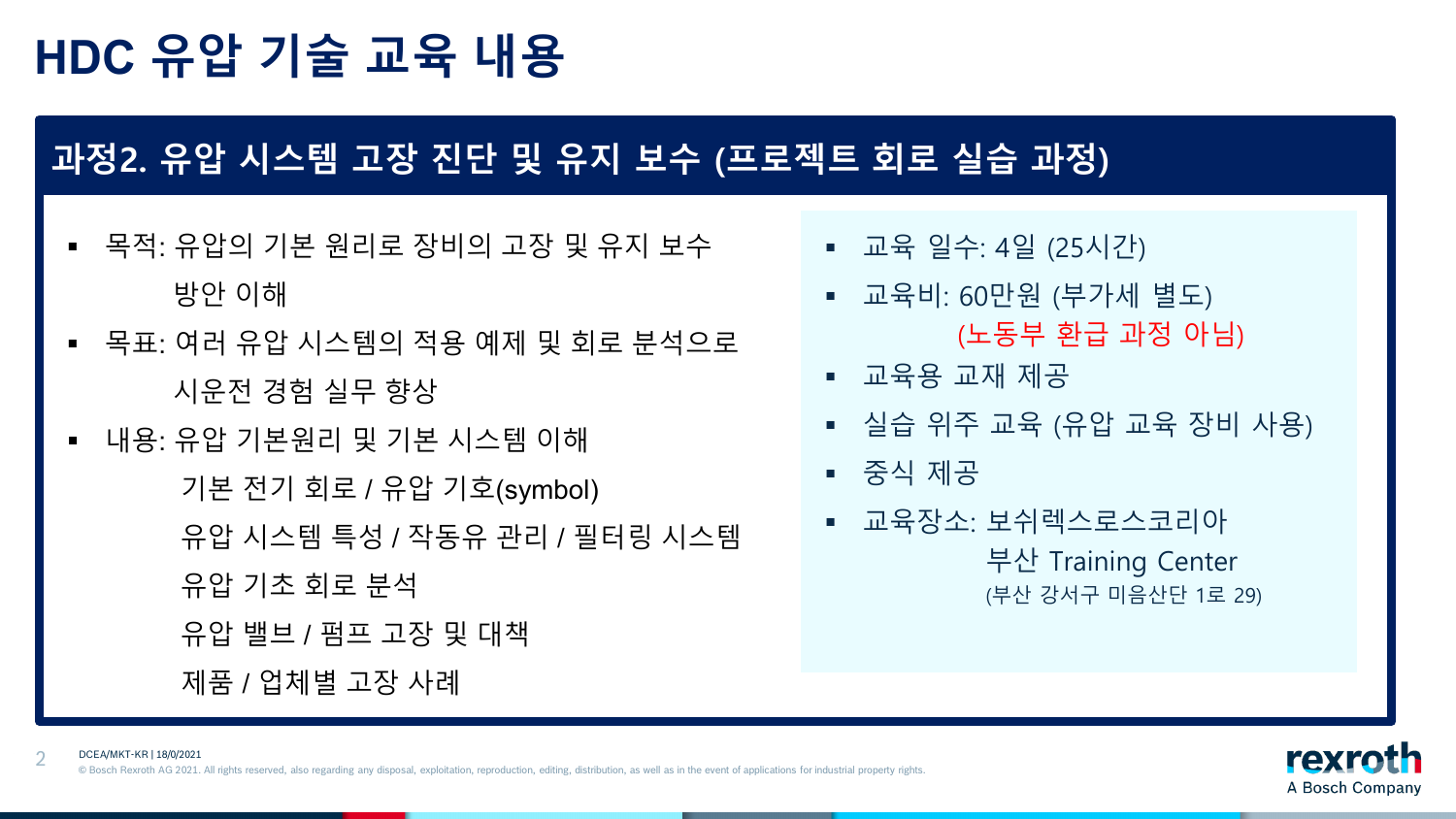### **과정3. 유압 비례 / 서보 제어 기술 (프로젝트 완성 실습 과정)**

목적: 유압 비례 / 서보 제어 기술 이해

- 목표: 실제 유압 장비에 적용된 제품으로 단계별로 실습 하여 실무 지식 향상
- 내용: 비례 / 서보 밸브의 응용분야 및 장점 비례 / 서보 밸브의 압력, 유량 및 방향 제어 비례 / 서보 밸브의 구조 및 기능 비례 / 서보 밸브의 램프, 시그널 시퀀스 및 기호 아날로그 명령 값 모듈
- 교육 일수: 4일 (25시간)
- 교육비: 60만원 (부가세 별도) (노동부 환급 과정 아님)
- 교육용 교재 제공
- 실습 위주 교육 (유압 교육 장비 사용)
- 중식 제공
	- 교육장소: 보쉬렉스로스코리아 부산 Training Center (부산 강서구 미음산단 1로 29)

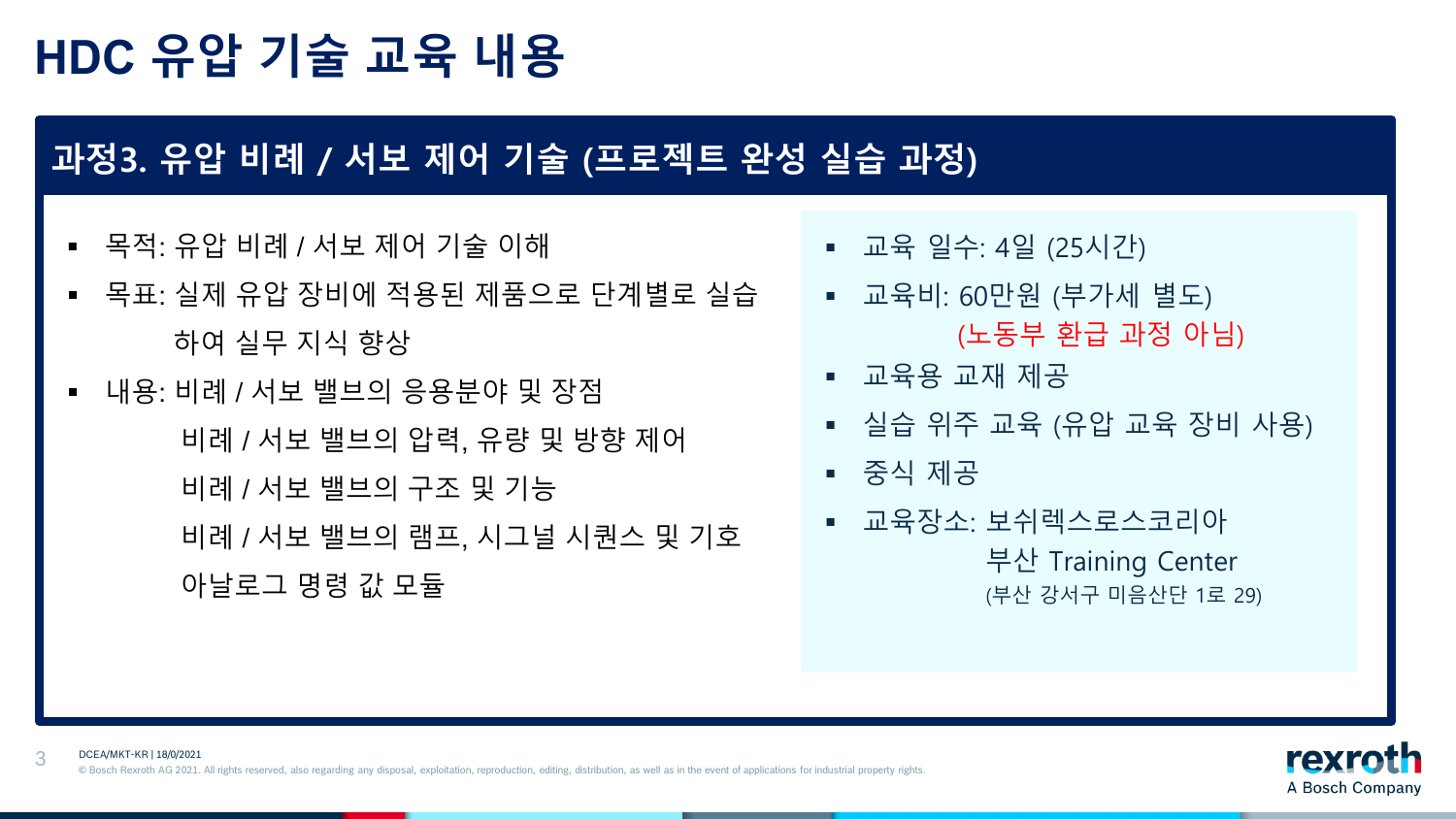### **과정4. 유압 피스톤 펌프 제어 기술 (프로젝트 응용 실습 과정)**

- 목적: 유압 피스톤 펌프 제어 기술 이해
- 목표: 유압 장비의 용도에 따라 달리 적용되는 펌프 제어 방식의 실무 지식 향상
- 내용: Axial 피스톤 펌프의 제어 방식 종류

가변 펌프의 장점

A10VSO 펌프의 원리 (DG, DFR, DRG, DFLR) A4VSO 펌프의 원리 (DFR, DP, LR, HD, HS)

- 교육 일수: 3일 (20시간)
- 교육비: 48만원 (부가세 별도) (노동부 환급 과정 아님)
- 교육용 교재 제공
- 실습 위주 교육 (유압 교육 장비 사용)
- 중식 제공
	- 교육장소: 보쉬렉스로스코리아 부산 Training Center (부산 강서구 미음산단 1로 29)

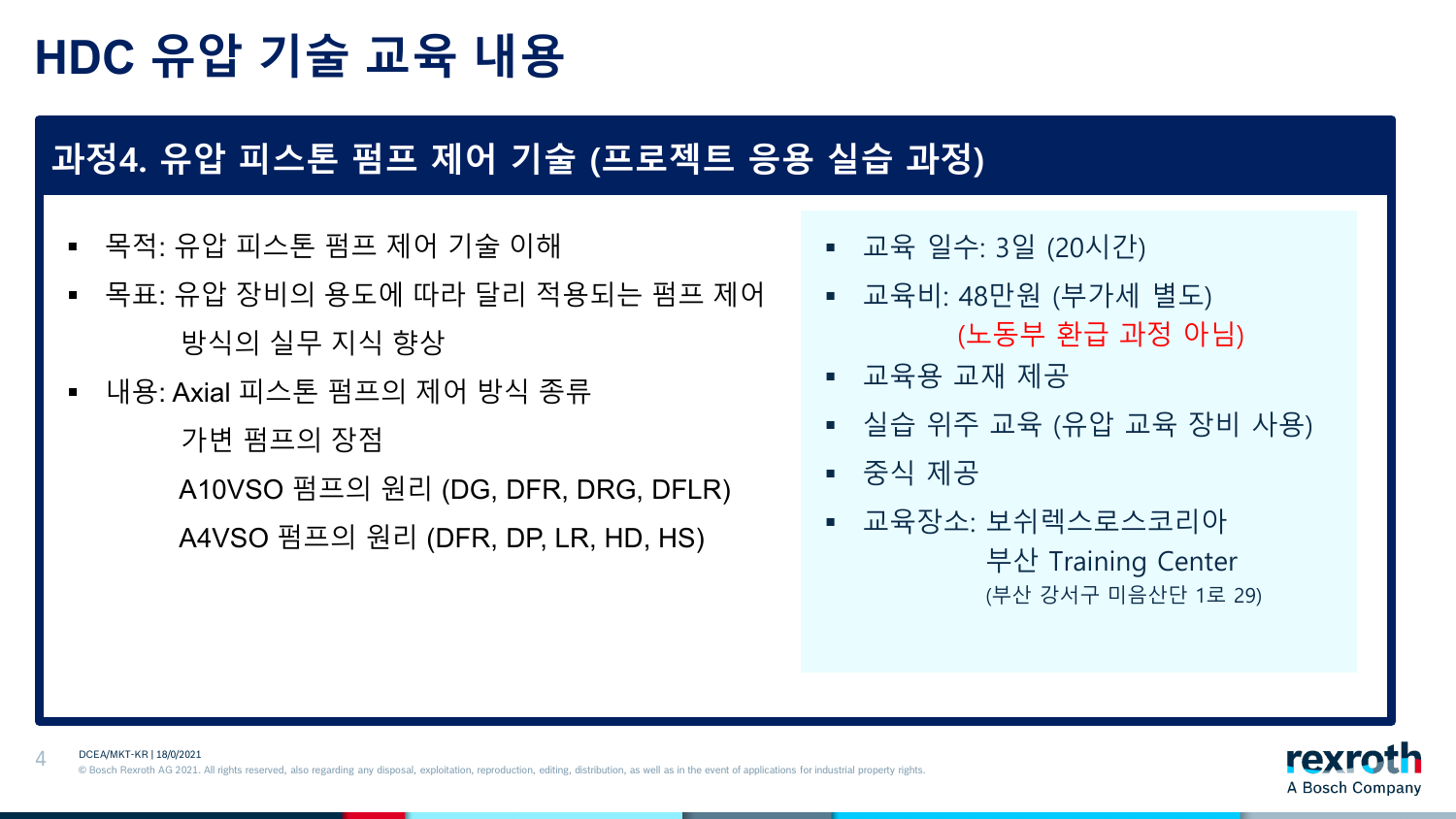#### **과정5. 대용량 Logic Cartridge 제어 기술 (프로젝트 확장 실습 과정)**

- 목적: 유압 비례 / 서보 제어 기술 이해
- 목표: 실제 유압 장비에 적용된 제품으로 단계별로 실습 하여 실무 지식 향상
- 내용: 대유량 Cartridge 밸브 구조 및 원리 대유량 Cartridge 밸브의 방향, 유량, 압력 제어 이해

대유량 Cartridge 밸브 적용 장비 – 회로 분석

- 교육 일수: 3일 (20시간)
- 교육비: 48만원 (부가세 별도) (노동부 환급 과정 아님)
- 교육용 교재 제공
- 실습 위주 교육 (유압 교육 장비 사용)
- 중식 제공
	- 교육장소: 보쉬렉스로스코리아 부산 Training Center (부산 강서구 미음산단 1로 29)